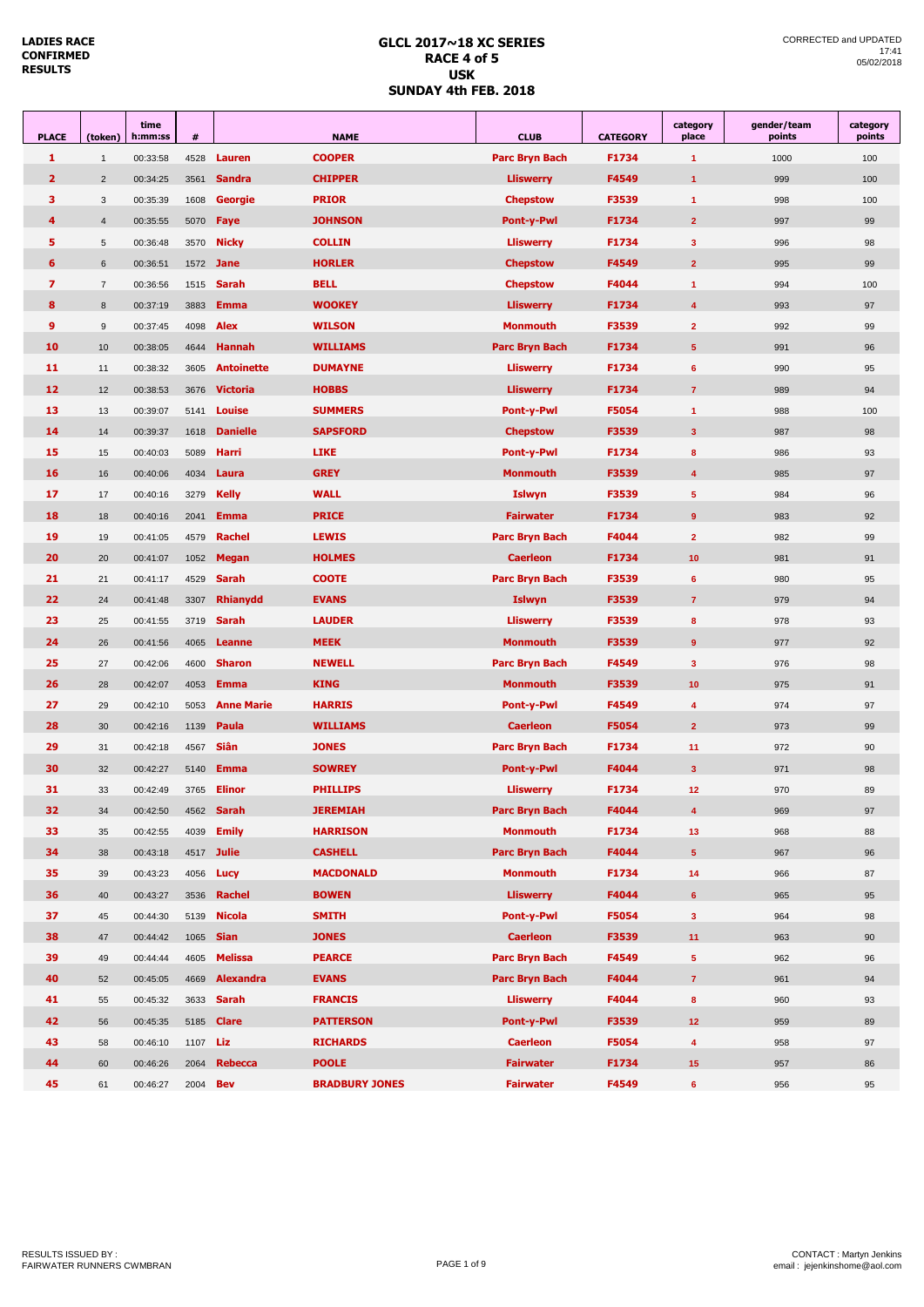#### **GLCL 2017~18 XC SERIES RACE 4 of 5 USK SUNDAY 4th FEB. 2018**

| <b>PLACE</b> | (token) | time<br>h:mm:ss | #                |                       | <b>NAME</b>             | <b>CLUB</b>           | <b>CATEGORY</b> | category<br>place       | gender/team<br>points | category<br>points |
|--------------|---------|-----------------|------------------|-----------------------|-------------------------|-----------------------|-----------------|-------------------------|-----------------------|--------------------|
| 46           | 65      | 00:47:03        | 3043             | Hanna                 | <b>DAVIES</b>           | <b>Islwyn</b>         | F1734           | 16                      | 955                   | 85                 |
| 47           | 66      | 00:47:22        | 4565             | <b>Delphine</b>       | <b>JONES</b>            | Parc Bryn Bach        | F3539           | 13                      | 954                   | 88                 |
| 48           | 67      | 00:47:24        | 4031             | <b>Rebecca</b>        | <b>FOSTER</b>           | Monmouth              | F4044           | 9                       | 953                   | 92                 |
| 49           | 68      | 00:47:25        | 4619             | Anna                  | <b>SMITH</b>            | Parc Bryn Bach        | F3539           | 14                      | 952                   | 87                 |
| 50           | 69      | 00:47:33        | 4079             | <b>Vicky</b>          | <b>ROBERTS</b>          | Monmouth              | F1734           | 17                      | 951                   | 84                 |
| 51           | 73      | 00:47:50        | 4097             | <b>Sophie</b>         | <b>WILLIAMS</b>         | <b>Monmouth</b>       | F1734           | 18                      | 950                   | 83                 |
| 52           | 78      | 00:48:21        | 3539             | Sonja                 | <b>BREESE</b>           | <b>Lliswerry</b>      | F4549           | $\overline{7}$          | 949                   | 94                 |
| 53           | 79      | 00:48:22        | 3818             | <b>Nicola</b>         | <b>SINCLAIR</b>         | <b>Lliswerry</b>      | F4044           | 10                      | 948                   | 91                 |
| 54           | 82      | 00:49:10        | 2577             | <b>Elizabeth</b>      | <b>STOKES</b>           | <b>Griffithstown</b>  | F4549           | 8                       | 947                   | 93                 |
| 55           | 86      | 00:49:38        | 2046             | <b>Julie</b>          | <b>ROCHE</b>            | <b>Fairwater</b>      | F4549           | $\overline{9}$          | 946                   | 92                 |
| 56           | 87      | 00:49:51        | 4515             | Liz                   | <b>CARPENTER-DAVIES</b> | Parc Bryn Bach        | F1734           | 19                      | 945                   | 82                 |
| 57           | 90      | 00:50:05        | 4629             | <b>Suzanne</b>        | <b>TEW</b>              | Parc Bryn Bach        | F4549           | 10                      | 944                   | 91                 |
| 58           | 92      | 00:50:13        | 3140             | <b>Vicki</b>          | <b>JONES</b>            | <b>Islwyn</b>         | F4044           | 11                      | 943                   | 90                 |
| 59           | 95      | 00:50:31        | 2032             | <b>Jane</b>           | <b>LEWIS</b>            | <b>Fairwater</b>      | F4549           | 11                      | 942                   | 90                 |
| 60           | 104     | 00:51:22        | 4556             | <b>Alison</b>         | <b>HOLTON</b>           | Parc Bryn Bach        | F4549           | 12 <sub>2</sub>         | 941                   | 89                 |
| 61           | 110     | 00:52:08        | 4519             | Ceri                  | <b>CASWELL</b>          | Parc Bryn Bach        | F4044           | 12                      | 940                   | 89                 |
| 62           | 111     | 00:52:14        | 3101             | Zoe                   | <b>HEYDON</b>           | <b>Islwyn</b>         | F4044           | 13                      | 939                   | 88                 |
| 63           | 114     | 00:52:32        | 4668             | Georgina              | <b>SEED</b>             | <b>Parc Bryn Bach</b> | F5559           | $\mathbf{1}$            | 938                   | 100                |
| 64           | 120     | 00:53:11        | 4593             | <b>Siân</b>           | <b>MCGOLDRICK</b>       | Parc Bryn Bach        | F5054           | $5\phantom{.0}$         | 937                   | 96                 |
| 65           | 121     | 00:53:14        | 5112             | Lucy                  | <b>PHILLIPS</b>         | <b>Pont-y-Pwl</b>     | F1734           | 20                      | 936                   | 81                 |
| 66           | 122     | 00:53:17        | 3856             | <b>Susan</b>          | <b>WEBSTER</b>          | <b>Lliswerry</b>      | F5054           | 6                       | 935                   | 95                 |
| 67           | 124     | 00:53:34        | 3690             | Ceri                  | <b>JENKINS</b>          | <b>Lliswerry</b>      | F4044           | 14                      | 934                   | 87                 |
| 68           | 126     | 00:53:50        | 4625             | <b>Bobbie</b>         | <b>SWIFT</b>            | Parc Bryn Bach        | F4044           | 15                      | 933                   | 86                 |
| 69           | 127     | 00:54:09        | 5510             | <b>Annette</b>        | <b>EXLEY</b>            | <b>Usk</b>            | F5054           | $\overline{7}$          | 932                   | 94                 |
| 70           | 129     | 00:54:15        | 2048             | <b>Stella</b>         | <b>SYMONS</b>           | <b>Fairwater</b>      | F5054           | 8                       | 931                   | 93                 |
| 71           | 130     | 00:54:16        | 3567             | Val                   | <b>CLARE</b>            | <b>Lliswerry</b>      | F6064           | $\mathbf{1}$            | 930                   | 100                |
| 72           | 132     | 00:54:20        | 1513             | <b>Jane</b>           | <b>BAYLISS</b>          | <b>Chepstow</b>       | F6599           | $\mathbf{1}$            | 929                   | 100                |
| 73           | 133     | 00:54:30        | 4563             | <b>Kath</b>           | <b>JERVIS</b>           | Parc Bryn Bach        | F6064           | $\overline{2}$          | 928                   | 99                 |
| 74           | 136     | 00:54:51        | 1505             | <b>Sue</b>            | <b>ASHTON</b>           | <b>Chepstow</b>       | F6064           | $\overline{\mathbf{3}}$ | 927                   | 98                 |
| 75           | 137     | 00:55:06        | 3525             | Jayne                 | <b>BENTALL</b>          | <b>Lliswerry</b>      | F4549           | 13                      | 926                   | 88                 |
| 76           | 139     | 00:55:10        | 4537             | <b>Teresa</b>         | <b>DAVIES</b>           | Parc Bryn Bach        | F4549           | 14                      | 925                   | 87                 |
| 77           | 141     | 00:55:22        |                  | 4091 <b>Carol Ann</b> | <b>USHER</b>            | <b>Monmouth</b>       | F5559           | $\overline{2}$          | 924                   | 99                 |
| 78           | 144     | 00:55:38        | 3216             | Sarah                 | <b>PONTIN</b>           | <b>Islwyn</b>         | F3539           | 15 <sub>1</sub>         | 923                   | 86                 |
| 79           | 153     | 00:56:16        | 2504             | <b>Keren</b>          | <b>BEARD</b>            | <b>Griffithstown</b>  | F4549           | 15 <sub>15</sub>        | 922                   | 86                 |
| 80           | 154     | 00:56:17        | 3312             | Leigh                 | <b>GUY</b>              | <b>Islwyn</b>         | F3539           | 16                      | 921                   | 85                 |
| 81           | 160     | 00:56:52        | 5091             | <b>Karen</b>          | <b>LLEWELYN</b>         | Pont-y-Pwl            | F5559           | $\mathbf{3}$            | 920                   | 98                 |
| 82           | 162     | 00:56:56        | 3650             | <b>Julia</b>          | <b>GROOMBRIDGE</b>      | <b>Lliswerry</b>      | F5054           | $\mathbf 9$             | 919                   | 92                 |
| 83           | 164     | 00:57:29        | 4548             | <b>Susan</b>          | <b>GRAY</b>             | Parc Bryn Bach        | F5054           | 10 <sub>1</sub>         | 918                   | 91                 |
| 84           | 167     | 00:57:55        | 1575             | Anne                  | <b>JENNER</b>           | <b>Chepstow</b>       | F5559           | $\overline{\mathbf{4}}$ | 917                   | 97                 |
| 85           | 168     | 00:58:02        | 5175             | <b>Sharon</b>         | <b>HERBERT</b>          | Pont-y-Pwl            | F4549           | 16                      | 916                   | 85                 |
| 86           | 171     | 00:58:17        | 5011             | <b>Marisa</b>         | <b>BENJAMIN</b>         | Pont-y-Pwl            | F1734           | 21                      | 915                   | 80                 |
| 87           | 173     | 00:58:23        | 4589             | <b>Caroline</b>       | <b>MATTHEWS</b>         | Parc Bryn Bach        | F4549           | 17 <sub>2</sub>         | 914                   | 84                 |
| 88           | 177     | 00:58:44        | 2015             | Helen                 | <b>GWILLIAM</b>         | <b>Fairwater</b>      | F5054           | 11                      | 913                   | 90                 |
| 89           | 178     | 00:58:55        | 2562             | Wendy                 | <b>REES</b>             | Griffithstown         | F5559           | 5 <sub>5</sub>          | 912                   | 96                 |
| 90           | 187     | 01:00:18        | 3748 <b>Lisa</b> |                       | <b>NICHOLS</b>          | <b>Lliswerry</b>      | F4549           | 18                      | 911                   | 83                 |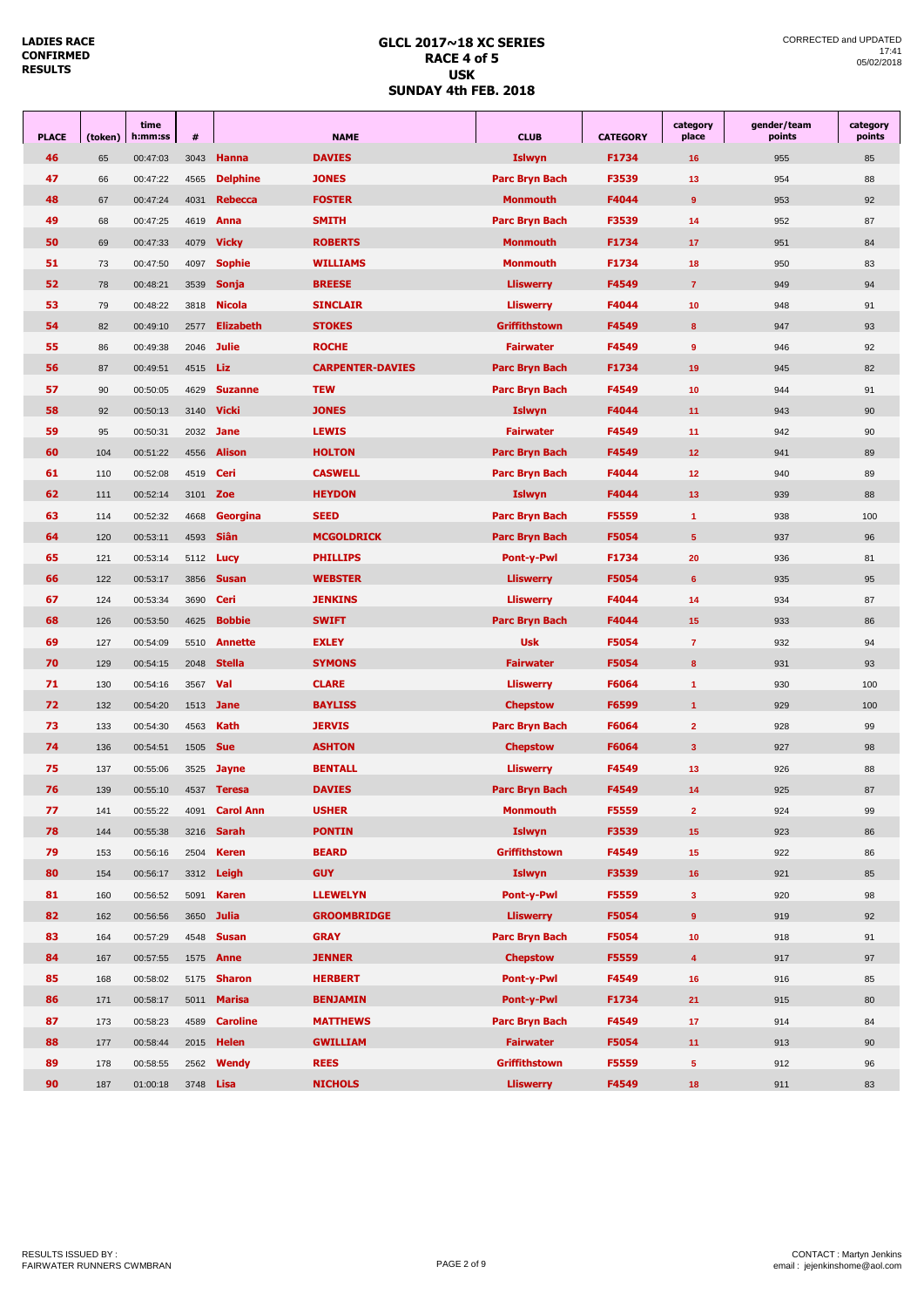#### **GLCL 2017~18 XC SERIES RACE 4 of 5 USK SUNDAY 4th FEB. 2018**

| <b>PLACE</b> | (token) | time<br>h:mm:ss | #    |                    | <b>NAME</b>     | <b>CLUB</b>      | <b>CATEGORY</b> | category<br>place | gender/team<br>points | category<br>points |
|--------------|---------|-----------------|------|--------------------|-----------------|------------------|-----------------|-------------------|-----------------------|--------------------|
| 91           | 188     | 01:00:20        | 3508 | <b>Maria</b>       | <b>ATKIN</b>    | <b>Lliswerry</b> | F5054           | 12                | 910                   | 89                 |
| 92           | 192     | 01:01:19        | 2053 | <b>Suzanne</b>     | <b>WILLIAMS</b> | <b>Fairwater</b> | F5054           | 13                | 909                   | 88                 |
| 93           | 196     | 01:02:17        | 5176 | <b>Shiree</b>      | <b>JONES</b>    | Pont-y-Pwl       | F1734           | 22                | 908                   | 79                 |
| 94           | 197     | 01:02:24        | 3313 | Leanne             | <b>STEPHENS</b> | <b>Islwyn</b>    | F3539           | 17                | 907                   | 84                 |
| 95           | 199     | 01:02:36        | 3767 | <b>Morwenna</b>    | <b>PHILLIPS</b> | <b>Lliswerry</b> | F1734           | 23                | 906                   | 78                 |
| 96           | 203     | 01:03:48        | 3311 | <b>Sarah</b>       | <b>TUCKER</b>   | <b>Islwyn</b>    | F4044           | 16                | 905                   | 85                 |
| 97           | 206     | 01:04:22        |      | 1055 <b>Gwyn</b>   | <b>HOWELLS</b>  | <b>Caerleon</b>  | F6599           | $\overline{2}$    | 904                   | 99                 |
| 98           | 207     | 01:04:34        | 1634 | <b>Jackie</b>      | <b>WEBB</b>     | <b>Chepstow</b>  | F5559           | 6                 | 903                   | 95                 |
| 99           | 212     | 01:05:20        | 3291 | <b>Emily Jayne</b> | <b>WELSH</b>    | <b>Islwyn</b>    | F3539           | 18                | 902                   | 83                 |
| 100          | 237     | 01:16:52        | 3227 | <b>Jaye</b>        | <b>PRICE</b>    | <b>Islwyn</b>    | F1734           | 24                | 901                   | 77                 |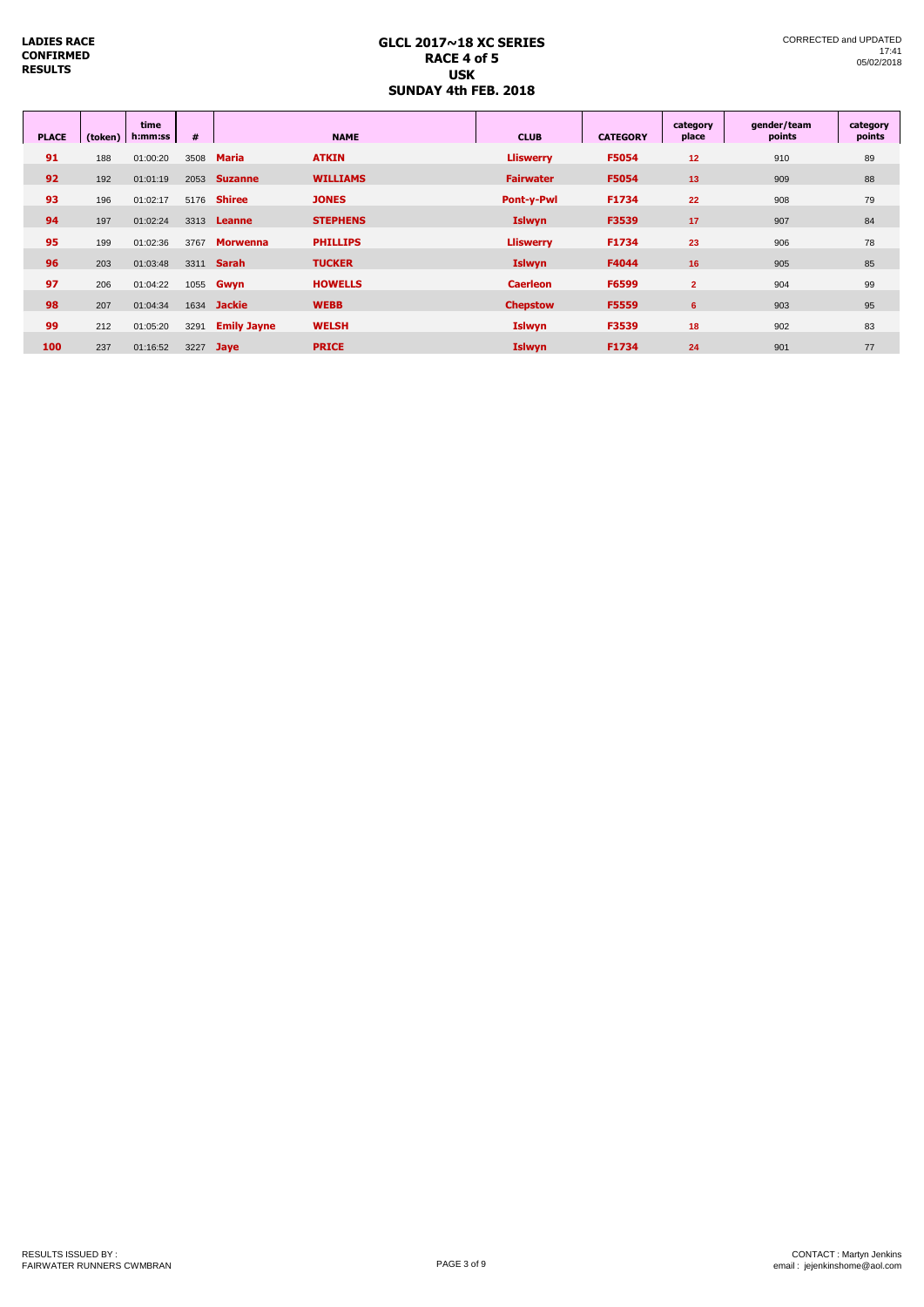## **GLCL 2017~18 XC SERIES RACE 4 of 5 USK SUNDAY 4thFEB. 2018**

| <b>PLACE</b>            |     | time<br>(token) h:mm:ss | #    |                   | <b>NAME</b>           | <b>CLUB</b>              | <b>CATEGORY</b> | category<br>place       | gender/team<br>points | category<br>points |
|-------------------------|-----|-------------------------|------|-------------------|-----------------------|--------------------------|-----------------|-------------------------|-----------------------|--------------------|
| 1                       | 22  | 00:41:35                | 2021 | Laurence          | <b>HUMPHREYS</b>      | <b>Fairwater</b>         | M1739           | $\mathbf{1}$            | 1000                  | 100                |
| $\overline{2}$          | 23  | 00:41:47                | 3893 | <b>Jeff</b>       | <b>WHERLOCK</b>       | <b>Lliswerry</b>         | M5054           | $\mathbf{1}$            | 999                   | 100                |
| 3                       | 36  | 00:42:56                | 1639 | <b>Martyn</b>     | <b>WINSER</b>         | <b>Chepstow</b>          | M1739           | 2                       | 998                   | 99                 |
| 4                       | 37  | 00:43:12                | 4570 | <b>Sam</b>        | <b>JONES</b>          | Parc Bryn Bach           | M1739           | 3                       | 997                   | 98                 |
| 5                       | 41  | 00:43:31                | 3750 | <b>Martin</b>     | <b>NORTON</b>         | <b>Lliswerry</b>         | M1739           | $\overline{4}$          | 996                   | 97                 |
| 6                       | 42  | 00:43:53                | 2033 | <b>Michael</b>    | <b>LEWIS</b>          | <b>Fairwater</b>         | M1739           | 5                       | 995                   | 96                 |
| $\overline{\mathbf{z}}$ | 43  | 00:44:03                | 4661 | <b>Adam</b>       | <b>ROBERTS</b>        | <b>Parc Bryn Bach</b>    | M1739           | 6                       | 994                   | 95                 |
| 8                       | 44  | 00:44:17                | 5087 | <b>Andrew</b>     | <b>LEE</b>            | <b>Pont-y-Pwl</b>        | M4549           | $\mathbf{1}$            | 993                   | 100                |
| 9                       | 46  | 00:44:39                | 5162 | Paul              | <b>WHITE</b>          | <b>Pont-y-Pwl</b>        | M4044           | $\mathbf{1}$            | 992                   | 100                |
| 10                      | 48  | 00:44:43                | 4103 | <b>Rich</b>       | <b>FOSTER</b>         | <b>Monmouth</b>          | M1739           | $\overline{7}$          | 991                   | 94                 |
| 11                      | 50  | 00:44:56                | 5069 | <b>Richard</b>    | <b>JOHNSON</b>        | <b>Pont-y-Pwl</b>        | M4549           | $\overline{2}$          | 990                   | 99                 |
| 12                      | 51  | 00:45:01                | 3820 | <b>Ieuan</b>      | <b>SMITH</b>          | <b>Lliswerry</b>         | M1739           | $\boldsymbol{8}$        | 989                   | 93                 |
| 13                      | 53  | 00:45:06                | 3545 | Paul              | <b>BRUTON</b>         | <b>Lliswerry</b>         | M4044           | $\overline{2}$          | 988                   | 99                 |
| 14                      | 54  | 00:45:32                | 3184 | Lee               | <b>MILLS</b>          | <b>Islwyn</b>            | M4044           | 3                       | 987                   | 98                 |
| 15                      | 57  | 00:45:53                | 1069 | <b>Rhys</b>       | <b>KNIGHT</b>         | <b>Caerleon</b>          | M1739           | 9                       | 986                   | 92                 |
| 16                      | 59  | 00:46:11                | 1518 | <b>James</b>      | <b>BLORE</b>          | <b>Chepstow</b>          | M1739           | 10                      | 985                   | 91                 |
| 17                      | 62  | 00:46:37                | 5088 | <b>Jonathan</b>   | <b>LIKE</b>           | <b>Pont-y-Pwl</b>        | M1739           | 11                      | 984                   | 90                 |
| 18                      | 63  | 00:46:52                | 3521 | <b>Jon</b>        | <b>BELCHER</b>        | <b>Lliswerry</b>         | M4044           | $\overline{4}$          | 983                   | 97                 |
| 19                      | 64  | 00:46:59                | 1529 | <b>Jonathan</b>   | <b>CARTER</b>         | <b>Chepstow</b><br>M4549 |                 | 3                       | 982                   | 98                 |
| 20                      | 70  | 00:47:39                | 3099 | Paul              | <b>HAYWARD</b>        | <b>Islwyn</b>            | M1739           | 12                      | 981                   | 89                 |
| 21                      | 71  | 00:47:48                | 5179 | <b>Rhys</b>       | <b>PIPPARD</b>        | <b>Pont-y-Pwl</b>        | M1739           | 13                      | 980                   | 88                 |
| 22                      | 72  | 00:47:49                | 3309 | <b>Bleddyn</b>    | <b>JONES</b>          | <b>Islwyn</b>            | M4044           | 5                       | 979                   | 96                 |
| 23                      | 74  | 00:48:00                | 2569 | Paul              | <b>SLADE</b>          | Griffithstown            | M1739           | 14                      | 978                   | 87                 |
| 24                      | 75  | 00:48:11                | 1632 | <b>Ross</b>       | <b>WALKER</b>         | <b>Chepstow</b>          | M1739           | 15                      | 977                   | 86                 |
| 25                      | 76  | 00:48:16                | 3860 | <b>Ryan</b>       | <b>WHATLEY</b>        | <b>Lliswerry</b>         | M1739           | 16                      | 976                   | 85                 |
| 26                      | 77  | 00:48:18                | 5080 | <b>James</b>      | <b>KEMP</b>           | <b>Pont-y-Pwl</b>        | M1739           | 17                      | 975                   | 84                 |
| 27                      | 80  | 00:48:36                | 5029 | <b>Steve</b>      | <b>DAVIES</b>         | <b>Pont-y-Pwl</b>        | M5559           | $\mathbf{1}$            | 974                   | 100                |
| 28                      | 81  | 00:49:07                | 1642 | <b>Mark</b>       | <b>BURBIDGE</b>       | <b>Chepstow</b>          | M1739           | 18                      | 973                   | 83                 |
| 29                      | 83  | 00:49:17                | 3894 | <b>Michael</b>    | <b>RICHARDSON</b>     | <b>Lliswerry</b>         | M4044           | 6                       | 972                   | 95                 |
| 30                      | 84  | 00:49:22                | 5180 | <b>David</b>      | <b>HUGHES</b>         | <b>Pont-y-Pwl</b>        | M1739           | 19                      | 971                   | 82                 |
| 31                      | 85  | 00:49:29                | 3029 | <b>Andrew</b>     | <b>COLLINS</b>        | Islwyn                   | M4044           | $\overline{7}$          | 970                   | 94                 |
| 32                      | 88  | 00:50:00                |      | 3096 <b>Haydn</b> | <b>HARTNELL</b>       | Islwyn                   | M5559           | $\overline{2}$          | 969                   | 99                 |
| 33                      | 89  | 00:50:04                | 3713 | <b>James</b>      | <b>KERSHAW-NAYLOR</b> | <b>Lliswerry</b>         | M1739           | 20                      | 968                   | 81                 |
| 34                      | 91  | 00:50:11                | 4654 | <b>Stephen</b>    | <b>WILLIAMS</b>       | Parc Bryn Bach           | M5559           | 3                       | 967                   | 98                 |
| 35                      | 93  | 00:50:14                | 4539 | Ian               | <b>DAVIES</b>         | Parc Bryn Bach           | M5054           | $\overline{2}$          | 966                   | 99                 |
| 36                      | 94  | 00:50:20                | 1141 | <b>Andrew</b>     | <b>WRIGHT</b>         | <b>Caerleon</b>          | M4549           | $\overline{\mathbf{4}}$ | 965                   | 97                 |
| 37                      | 96  | 00:50:34                | 5502 | <b>Adrian</b>     | <b>BULL</b>           | <b>Usk</b>               | M4044           | 8                       | 964                   | 93                 |
| 38                      | 97  | 00:50:36                | 4026 | <b>Mark</b>       | <b>DUNN</b>           | <b>Monmouth</b>          | M5054           | 3                       | 963                   | 98                 |
| 39                      | 98  | 00:50:44                | 2590 | <b>Nick</b>       | <b>WALSH</b>          | Griffithstown            | M4549           | $\,$ 5 $\,$             | 962                   | 96                 |
| 40                      | 99  | 00:50:47                | 4541 | <b>Mathew</b>     | <b>ELLIS</b>          | Parc Bryn Bach           | M1739           | 21                      | 961                   | 80                 |
| 41                      | 100 | 00:50:50                | 4618 | <b>Richard</b>    | <b>SHEEHY</b>         | Parc Bryn Bach           | M1739           | 22                      | 960                   | 79                 |
| 42                      | 101 | 00:50:59                | 4102 | <b>Julian</b>     | <b>HOWE</b>           | <b>Monmouth</b>          | M4549           | 6                       | 959                   | 95                 |
| 43                      | 102 | 00:51:03                | 1519 | <b>James</b>      | <b>BOYLE</b>          | <b>Chepstow</b>          | M5054           | $\overline{4}$          | 958                   | 97                 |
| 44                      | 105 | 00:51:30                | 1577 | <b>Matthew</b>    | <b>KITCHING</b>       | <b>Chepstow</b>          | M4044           | 9                       | 957                   | 92                 |
| 45                      | 106 | 00:51:34                | 4520 | <b>Damian</b>     | <b>CASWELL</b>        | Parc Bryn Bach           | M4044           | 10                      | 956                   | 91                 |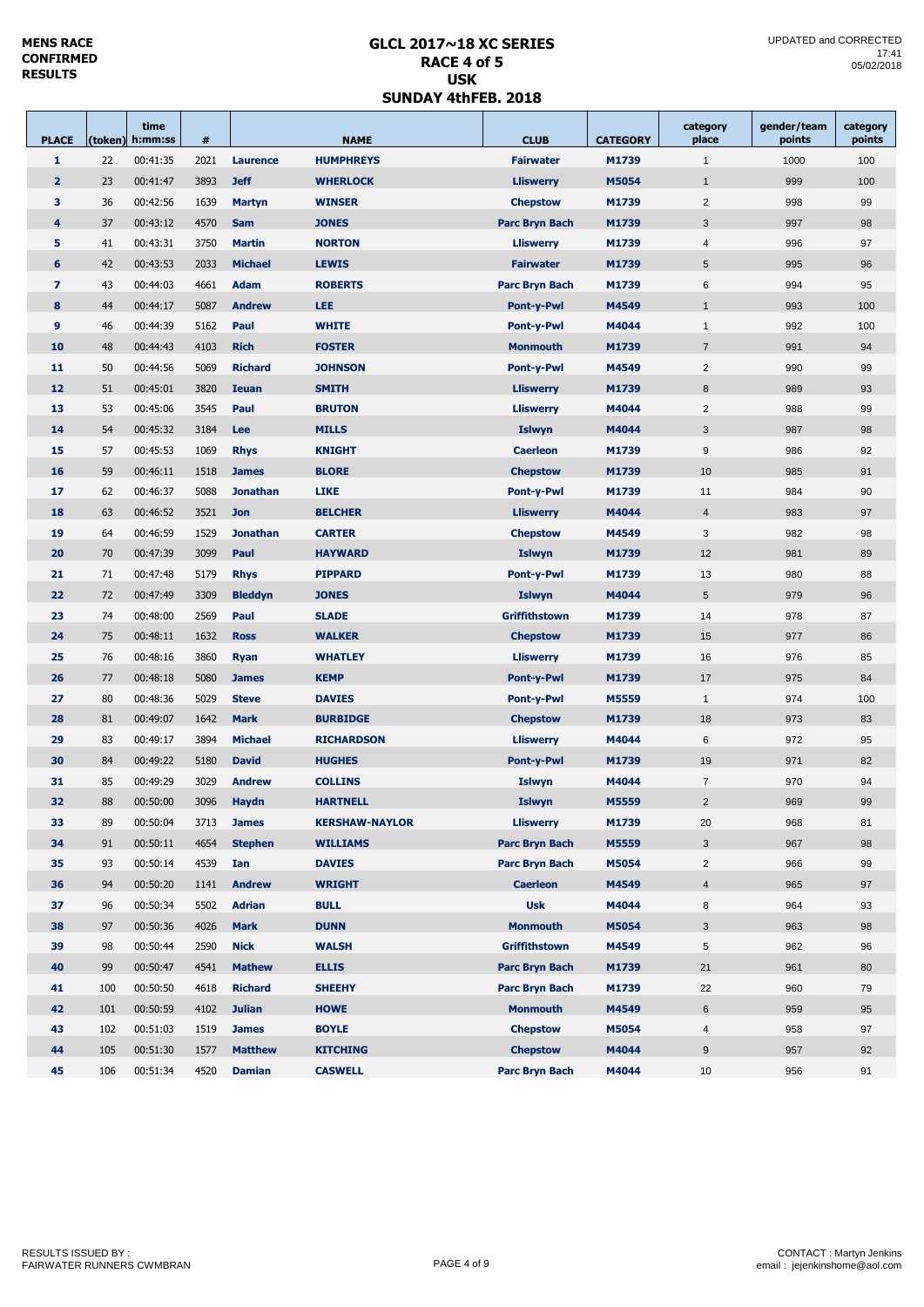## **GLCL 2017~18 XC SERIES RACE 4 of 5 USK SUNDAY 4thFEB. 2018**

| <b>PLACE</b> |     | time<br>(token) h:mm:ss | #    |                | <b>NAME</b>        |                       | <b>CATEGORY</b> | category<br>place | gender/team<br>points | category<br>points |
|--------------|-----|-------------------------|------|----------------|--------------------|-----------------------|-----------------|-------------------|-----------------------|--------------------|
| 46           | 107 | 00:51:37                | 5182 | <b>Adrian</b>  | <b>MURKIN</b>      | Pont-y-Pwl            | M5054           | $5\phantom{.0}$   | 955                   | 96                 |
| 47           | 108 | 00:51:43                | 3149 | <b>Steve</b>   | <b>LANE</b>        | <b>Islwyn</b>         | M4044           | 11                | 954                   | 90                 |
| 48           | 109 | 00:51:50                | 5153 | <b>Dimitri</b> | <b>VORRES</b>      | <b>Pont-y-Pwl</b>     | M5559           | $\overline{4}$    | 953                   | 97                 |
| 49           | 112 | 00:52:18                | 3639 | <b>Simon</b>   | <b>GILL</b>        | <b>Lliswerry</b>      | M1739           | 23                | 952                   | 78                 |
| 50           | 113 | 00:52:23                | 1086 | <b>Matthew</b> | <b>MULCAHY</b>     | <b>Caerleon</b>       | M4549           | $\overline{7}$    | 951                   | 94                 |
| 51           | 115 | 00:52:35                | 4507 | <b>Neil</b>    | <b>BEYNON</b>      | <b>Parc Bryn Bach</b> | M4549           | 8                 | 950                   | 93                 |
| 52           | 116 | 00:52:40                | 1545 | <b>Alan</b>    | <b>DOBBS</b>       | <b>Chepstow</b>       | M4044           | 12                | 949                   | 89                 |
| 53           | 117 | 00:52:49                | 4521 | <b>Martin</b>  | <b>CHAMMINGS</b>   | Parc Bryn Bach        | M1739           | 24                | 948                   | 77                 |
| 54           | 118 | 00:52:56                | 1076 | <b>Howard</b>  | <b>MASON</b>       | <b>Caerleon</b>       | M5054           | 6                 | 947                   | 95                 |
| 55           | 119 | 00:52:57                | 4617 | <b>Ethan</b>   | <b>SAYCE</b>       | <b>Parc Bryn Bach</b> | M1739           | 25                | 946                   | 76                 |
| 56           | 123 | 00:53:28                | 5511 | <b>Jon</b>     | <b>HANCOCK</b>     | <b>Usk</b>            | M6064           | $\mathbf{1}$      | 945                   | 100                |
| 57           | 125 | 00:53:47                | 1602 | <b>Stephen</b> | <b>OWEN</b>        | <b>Chepstow</b>       | M6569           | $\mathbf{1}$      | 944                   | 100                |
| 58           | 128 | 00:54:11                | 3687 | <b>Andy</b>    | <b>JAMES</b>       | <b>Lliswerry</b>      | M4549           | $9\,$             | 943                   | 92                 |
| 59           | 131 | 00:54:17                | 4028 | <b>Brian</b>   | <b>EVANS</b>       | <b>Monmouth</b>       | M4549           | 10                | 942                   | 91                 |
| 60           | 134 | 00:54:35                | 5034 | <b>Andrew</b>  | <b>DICKENS</b>     | <b>Pont-y-Pwl</b>     | M4549           | 11                | 941                   | 90                 |
| 61           | 135 | 00:54:41                | 1109 | Peter          | <b>RODGER</b>      | <b>Caerleon</b>       | M6064           | $\overline{c}$    | 940                   | 99                 |
| 62           | 138 | 00:55:07                | 3134 | <b>Martin</b>  | <b>JONES</b>       | <b>Islwyn</b>         | M4044           | 13                | 939                   | 88                 |
| 63           | 140 | 00:55:16                | 2596 | <b>Mark</b>    | <b>HOBBS</b>       | <b>Griffithstown</b>  | M1739           | 26                | 938                   | 75                 |
| 64           | 142 | 00:55:24                | 4009 | <b>Martin</b>  | <b>BLAKEBROUGH</b> | <b>Monmouth</b>       | M5054           | $\overline{7}$    | 937                   | 94                 |
| 65           | 143 | 00:55:38                | 4540 | Owen           | <b>DAVIES</b>      | Parc Bryn Bach        | M4044           | 14                | 936                   | 87                 |
| 66           | 145 | 00:55:49                | 4595 | <b>Phillip</b> | <b>MILES</b>       | <b>Parc Bryn Bach</b> | M6569           | $\overline{2}$    | 935                   | 99                 |
| 67           | 146 | 00:55:51                | 3861 | Ian            | <b>WHATMOUGH</b>   | <b>Lliswerry</b>      | M5559           | 5                 | 934                   | 96                 |
| 68           | 147 | 00:55:55                | 3680 | <b>Oliver</b>  | <b>HUGHES</b>      | <b>Lliswerry</b>      | M1739           | 27                | 933                   | 74                 |
| 69           | 148 | 00:55:56                | 4012 | <b>Ben</b>     | <b>BURNETT</b>     | <b>Monmouth</b>       | M4044           | 15                | 932                   | 86                 |
| 70           | 149 | 00:56:01                | 2037 | <b>Steve</b>   | <b>MORGAN</b>      | <b>Fairwater</b>      | M4549           | 12                | 931                   | 89                 |
| 71           | 150 | 00:56:03                | 5138 | <b>Andrew</b>  | <b>SMITH</b>       | <b>Pont-y-Pwl</b>     | M1739           | 28                | 930                   | 73                 |
| 72           | 151 | 00:56:08                | 4019 | <b>Jeremy</b>  | <b>CREASEY</b>     | <b>Monmouth</b>       | M5054           | 8                 | 929                   | 93                 |
| 73           | 152 | 00:56:10                | 1047 | Gareth         | <b>HART</b>        | <b>Caerleon</b>       | M4549           | 13                | 928                   | 88                 |
| 74           | 155 | 00:56:23                | 3211 | <b>Steven</b>  | <b>PHILLIPS</b>    | <b>Islwyn</b>         | M4044           | 16                | 927                   | 85                 |
| 75           | 156 | 00:56:27                | 1511 | <b>Mark</b>    | <b>BATTEN</b>      | <b>Chepstow</b>       | M4549           | 14                | 926                   | 87                 |
| 76           | 157 | 00:56:35                | 3509 | <b>Tom</b>     | <b>ATKIN</b>       | <b>Lliswerry</b>      | M1739           | 29                | 925                   | 72                 |
| 77           | 158 | 00:56:42                | 5104 | <b>Chris</b>   | <b>O'BRIEN</b>     | <b>Pont-y-Pwl</b>     | M4044           | 17                | 924                   | 84                 |
| 78           | 159 | 00:56:44                | 3658 | Ian            | <b>HARHHY</b>      | <b>Lliswerry</b>      | M5559           | $\,6$             | 923                   | 95                 |
| 79           | 161 | 00:56:53                | 3889 | Gavin          | <b>PERKINS</b>     | <b>Lliswerry</b>      | M1739           | 30                | 922                   | 71                 |
| 80           | 163 | 00:57:18                | 3275 | Paul           | <b>THOMAS</b>      | <b>Islwyn</b>         | M4044           | 18                | 921                   | 83                 |
| 81           | 166 | 00:57:37                | 3152 | <b>Andrew</b>  | <b>LAWRENCE</b>    | Islwyn                | M1739           | 31                | 920                   | 70                 |
| 82           | 169 | 00:58:08                | 1504 | <b>Gerry</b>   | <b>ASHTON</b>      | <b>Chepstow</b>       | M6064           | 3                 | 919                   | 98                 |
| 83           | 170 | 00:58:13                | 4633 | <b>Matthew</b> | <b>TRINDER</b>     | Parc Bryn Bach        | M1739           | 32                | 918                   | 69                 |
| 84           | 172 | 00:58:18                | 4580 | <b>Anthony</b> | <b>LEWIS</b>       | Parc Bryn Bach        | M5054           | 9                 | 917                   | 92                 |
| 85           | 174 | 00:58:29                | 4622 | <b>David</b>   | <b>SMOUT</b>       | <b>Parc Bryn Bach</b> | M6569           | 3                 | 916                   | 98                 |
| 86           | 175 | 00:58:32                | 2014 | <b>Maixent</b> | <b>GAILLARD</b>    | <b>Fairwater</b>      | M4044           | 19                | 915                   | 82                 |
| 87           | 176 | 00:58:36                | 4660 | <b>Nicky</b>   | <b>OSMAN</b>       | Parc Bryn Bach        | M4549           | 15                | 914                   | 86                 |
| 88           | 179 | 00:58:57                | 5525 | <b>Simon</b>   | <b>BRAY</b>        | <b>Usk</b>            | M5054           | 10                | 913                   | 91                 |
| 89           | 180 | 00:59:07                | 5085 | <b>Keith</b>   | <b>LANGLEY</b>     | Pont-y-Pwl            | M6064           | $\overline{4}$    | 912                   | 97                 |
| 90           | 181 | 00:59:13                | 1562 | <b>Andrew</b>  | <b>GREEN</b>       | <b>Chepstow</b>       | M5054           | 11                | 911                   | 90                 |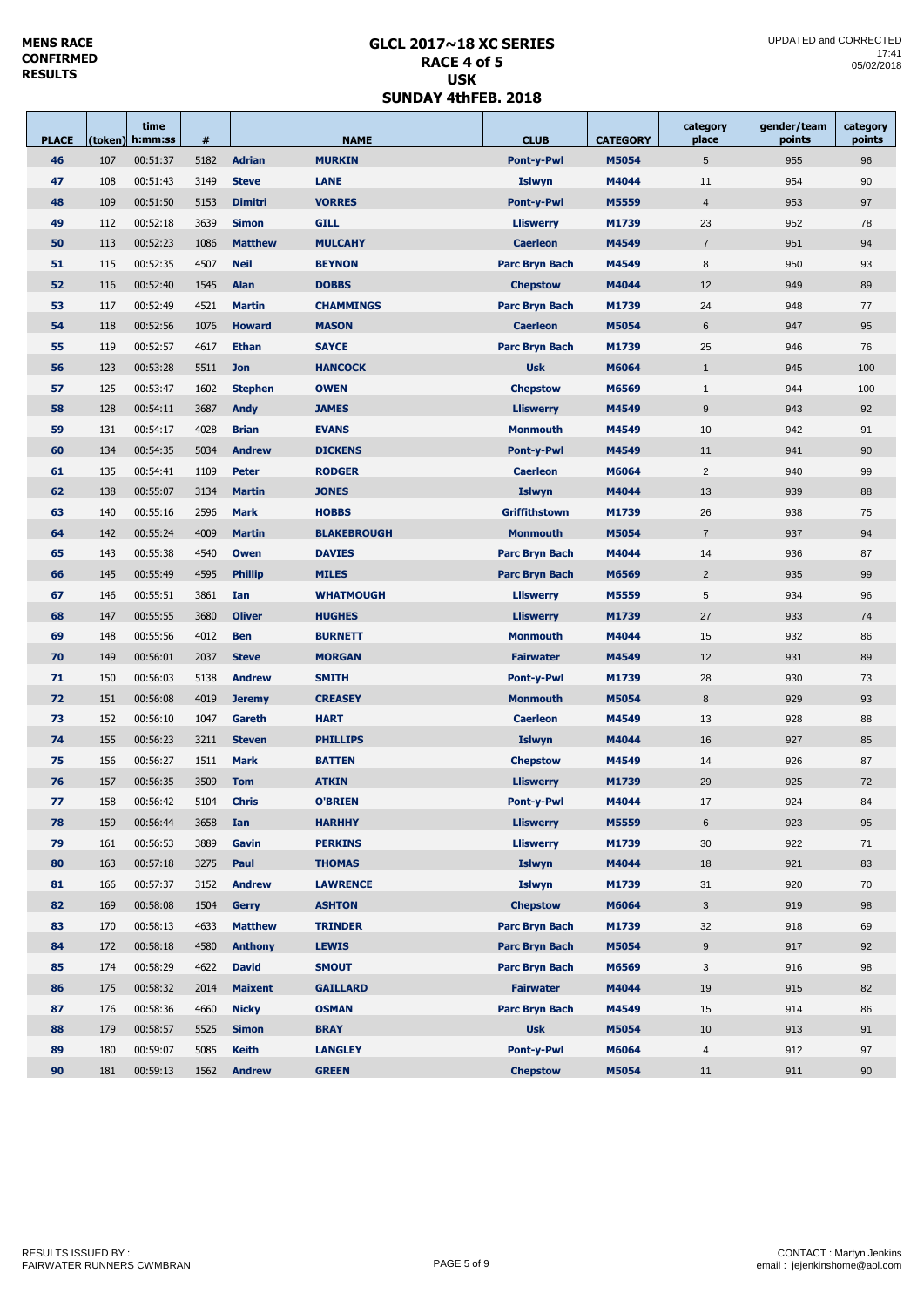## **GLCL 2017~18 XC SERIES RACE 4 of 5 USK SUNDAY 4thFEB. 2018**

| <b>PLACE</b> |     | time<br>(token) h:mm:ss | #               |                | <b>NAME</b>         | <b>CLUB</b>           | <b>CATEGORY</b> | category<br>place | gender/team<br>points | category<br>points |
|--------------|-----|-------------------------|-----------------|----------------|---------------------|-----------------------|-----------------|-------------------|-----------------------|--------------------|
| 91           | 182 | 00:59:22                | 3608            | Paul           | <b>DURSLEY</b>      | <b>Lliswerry</b>      | M6064           | 5                 | 910                   | 96                 |
| 92           | 183 | 00:59:41                | 5524            | <b>Wayne</b>   | <b>RUDALL</b>       | <b>Usk</b>            | M5054           | 12                | 909                   | 89                 |
| 93           | 184 | 00:59:44                | 4545            | Roger          | <b>FREEMAN</b>      | <b>Parc Bryn Bach</b> | M1739           | 33                | 908                   | 68                 |
| 94           | 185 | 00:59:46                | 2025            | <b>Martyn</b>  | <b>JENKINS</b>      | <b>Fairwater</b>      | M5559           | $\overline{7}$    | 907                   | 94                 |
| 95           | 186 | 01:00:03                | 2066            | <b>Andrew</b>  | <b>GOLDSTRAW</b>    | <b>Fairwater</b>      | M1739           | 34                | 906                   | 67                 |
| 96           | 189 | 01:00:49                | 3052            | <b>Lewis</b>   | <b>DAVIES-PERCY</b> | <b>Islwyn</b>         | M1739           | 35                | 905                   | 66                 |
| 97           | 190 | 01:00:54                | 3855            | <b>Dave</b>    | <b>WEBSTER</b>      | <b>Lliswerry</b>      | M5054           | 13                | 904                   | 88                 |
| 98           | 191 | 01:00:59                | 3510            | <b>Howard</b>  | <b>ATTWOOD</b>      | <b>Lliswerry</b>      | M6569           | $\sqrt{4}$        | 903                   | 97                 |
| 99           | 193 | 01:01:29                | 3047            | <b>Keith</b>   | <b>DAVIES</b>       | <b>Islwyn</b>         | M5559           | 8                 | 902                   | 93                 |
| 100          | 194 | 01:01:47                | 3780            | <b>Nick</b>    | <b>PRINGLE</b>      | <b>Lliswerry</b>      | M5559           | $9\,$             | 901                   | 92                 |
| 101          | 195 | 01:02:02                | 3243            | <b>Nathan</b>  | <b>RICHARDS</b>     | <b>Islwyn</b>         | M4044           | 20                | 900                   | 81                 |
| 102          | 198 | 01:02:30                | 4621            | <b>Marcus</b>  | <b>SMITH</b>        | Parc Bryn Bach        | M4549           | 16                | 899                   | 85                 |
| 103          | 200 | 01:02:48                | 5082            | <b>Ieuan</b>   | <b>KINGSTON</b>     | Pont-y-Pwl            | M1739           | 36                | 898                   | 65                 |
| 104          | 201 | 01:03:06                | 5103            | <b>Daniel</b>  | <b>NEWTON</b>       | <b>Pont-y-Pwl</b>     | M4044           | 21                | 897                   | 80                 |
| 105          | 202 | 01:03:15                | 3620            | <b>Huw</b>     | <b>EVANS</b>        | <b>Lliswerry</b>      | M4549           | 17                | 896                   | 84                 |
| 106          | 204 | 01:03:55                | 5520            | <b>Neil</b>    | <b>WALKER</b>       | <b>Usk</b>            | M4044           | 22                | 895                   | 79                 |
| 107          | 205 | 01:04:19                | 4535            | <b>Stephen</b> | <b>DALLOW</b>       | Parc Bryn Bach        | M6064           | 6                 | 894                   | 95                 |
| 108          | 208 | 01:04:43                | 1088            | <b>Peter</b>   | <b>OLIVIER</b>      | <b>Caerleon</b>       | M5054           | 14                | 893                   | 87                 |
| 109          | 209 | 01:04:49                | 4671            | <b>David</b>   | <b>PARRY</b>        | <b>Parc Bryn Bach</b> | M4549           | 18                | 892                   | 83                 |
| 110          | 210 | 01:04:59                | 5004            | <b>Shane</b>   | <b>BAKER</b>        | <b>Pont-y-Pwl</b>     | M1739           | 37                | 891                   | 64                 |
| 111          | 211 | 01:05:07                | 3315            | Luke           | <b>DAVIES</b>       | <b>Islwyn</b>         | M1739           | 38                | 890                   | 63                 |
| 112          | 213 | 01:05:21                | 4572            | <b>David</b>   | <b>KEMPTON</b>      | Parc Bryn Bach        | M5559           | 10                | 889                   | 91                 |
| 113          | 214 | 01:05:38                | 1612            | <b>Brett</b>   | <b>REGULSKI</b>     | <b>Chepstow</b>       | M5559           | 11                | 888                   | 90                 |
| 114          | 215 | 01:05:39                | 3829            | <b>Jon</b>     | <b>STONES</b>       | <b>Lliswerry</b>      | M4044           | 23                | 887                   | 78                 |
| 115          | 216 | 01:05:40                | 1643            | <b>Hamish</b>  | <b>HUGHSON</b>      | <b>Chepstow</b>       | M4549           | 19                | 886                   | 82                 |
| 116          | 217 | 01:05:59                | 2042            | <b>Mark</b>    | <b>PROSSER</b>      | <b>Fairwater</b>      | M4044           | 24                | 885                   | 77                 |
| 117          | 218 | 01:06:49                | 3316            | <b>Richard</b> | <b>PARNELL</b>      | <b>Islwyn</b>         | M4044           | 25                | 884                   | 76                 |
| 118          | 219 | 01:06:51                | 3269            | <b>Matthew</b> | <b>TAYLOUR</b>      | <b>Islwyn</b>         | M1739           | 39                | 883                   | 62                 |
| 119          | 220 | 01:06:54                | 3531            | <b>Michael</b> | <b>BONNETT</b>      | <b>Lliswerry</b>      | M6064           | $\overline{7}$    | 882                   | 94                 |
| 120          | 221 | 01:07:12                | 3763            | <b>Brian</b>   | <b>PHILLIPS</b>     | <b>Lliswerry</b>      | M1739           | 40                | 881                   | 61                 |
| 121          | 222 | 01:07:56                | 1053            | <b>Steve</b>   | <b>HOUGHTON</b>     | <b>Caerleon</b>       | M5559           | 12                | 880                   | 89                 |
| 122          | 223 | 01:08:08                | 2038 <b>Tim</b> |                | <b>MURPHY</b>       | <b>Fairwater</b>      | M5559           | 13                | 879                   | 88                 |
| 123          | 224 | 01:08:10                | 3220            | <b>Richard</b> | <b>POWELL</b>       | Islwyn                | M4044           | 26                | 878                   | 75                 |
| 124          | 225 | 01:08:16                | 4101            | Rod            | <b>WYATT</b>        | <b>Monmouth</b>       | M4549           | 20                | 877                   | 81                 |
| 125          | 226 | 01:08:24                | 1121            | <b>Michael</b> | <b>TASKER</b>       | <b>Caerleon</b>       | M4549           | 21                | 876                   | 80                 |
| 126          | 227 | 01:08:47                | 3314            | <b>Chris</b>   | <b>HOPE</b>         | <b>Islwyn</b>         | M4549           | 22                | 875                   | 79                 |
| 127          | 228 | 01:10:08                | 5517            | Graham         | <b>SIMPSON</b>      | <b>Usk</b>            | M5559           | 14                | 874                   | 87                 |
| 128          | 229 | 01:10:30                | 1067            | <b>Tony</b>    | <b>KEAR</b>         | <b>Caerleon</b>       | M5054           | 15                | 873                   | 86                 |
| 129          | 230 | 01:11:10                | 1024            | <b>David</b>   | <b>DAVIES</b>       | <b>Caerleon</b>       | M5054           | 16                | 872                   | 85                 |
| 130          | 231 | 01:11:27                | 4636            | <b>Terry</b>   | <b>VAUGHAN</b>      | Parc Bryn Bach        | M4549           | 23                | 871                   | 78                 |
| 131          | 232 | 01:11:52                | 3560            | <b>Neil</b>    | <b>CHIPPER</b>      | <b>Lliswerry</b>      | M5559           | 15                | 870                   | 86                 |
| 132          | 233 | 01:12:32                | 4670            | <b>Andrew</b>  | <b>MARLOG</b>       | Parc Bryn Bach        | M1739           | 41                | 869                   | 60                 |
| 133          | 234 | 01:13:19                | 4627            | <b>Darren</b>  | <b>SWIFT</b>        |                       | M5054           | 17                | 868                   | 84                 |
| 134          | 235 | 01:13:42                | 5018            | <b>Michael</b> | <b>BRUNNOCK</b>     | Pont-y-Pwl            | M5054           | 18                | 867                   | 83                 |
| 135          | 236 | 01:14:49                | 1599            | <b>Mark</b>    | <b>NICOL</b>        | <b>Chepstow</b>       | M4549           | 24                | 866                   | 77                 |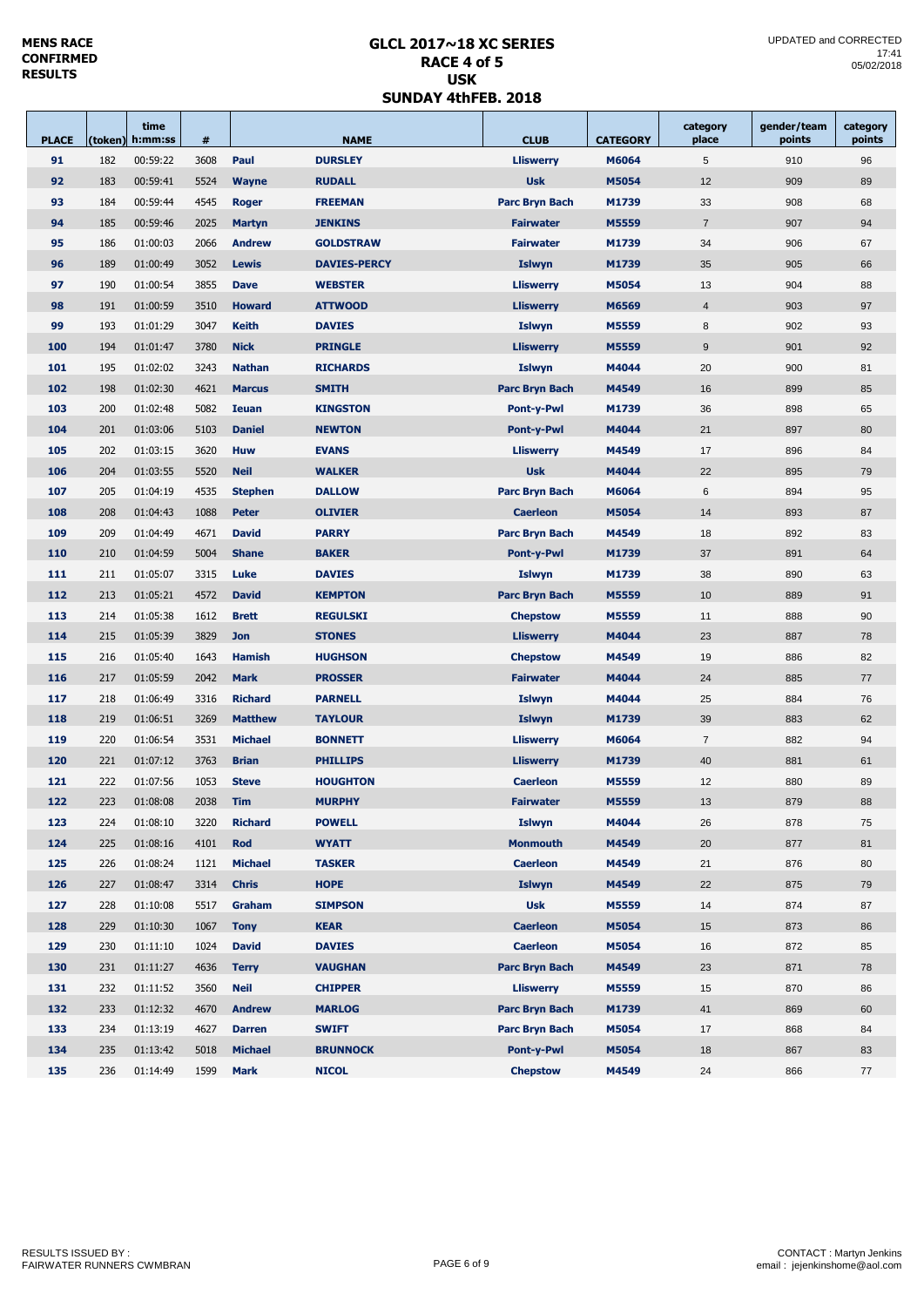| <b>MENS RACE</b><br>CONFIRMED<br><b>RESULTS</b> |     |                         | $GLCL$ 2017 $\sim$ 18 XC SERIES<br>RACE 4 of 5<br><b>USK</b><br><b>SUNDAY 4thFEB, 2018</b> |                 |                                       |  |                 |                 | UPDATED and CORRECTED<br>17:41<br>05/02/2018 |                       |                    |
|-------------------------------------------------|-----|-------------------------|--------------------------------------------------------------------------------------------|-----------------|---------------------------------------|--|-----------------|-----------------|----------------------------------------------|-----------------------|--------------------|
| <b>PLACE</b>                                    |     | time<br>(token) h:mm:ss | #                                                                                          |                 | <b>NAME</b>                           |  | <b>CLUB</b>     | <b>CATEGORY</b> | category<br>place                            | gender/team<br>points | category<br>points |
| 136                                             | 238 | 01:16:58                | 5186                                                                                       | Gary            | <b>WILCOX</b>                         |  | Pont-y-Pwl      | M5559           | 16                                           | 865                   | 85                 |
| 137                                             | 239 | 01:19:45                | 3164                                                                                       | <b>William</b>  | <b>LEWIS</b>                          |  | <b>Islwyn</b>   | M6064           | 8                                            | 864                   | 93                 |
| 1                                               | 103 | 00:51:18                | 4048                                                                                       | <b>Jonathan</b> | <b>OVER 70 MALE</b><br><b>JENKINS</b> |  | <b>Monmouth</b> | M7099           | $\mathbf{1}$                                 | $\mathbf 0$           | 100                |
| 2 <sup>1</sup>                                  | 165 | 00:57:36                | 1512                                                                                       | <b>Geoffrey</b> | <b>BAYLISS</b>                        |  | <b>Chepstow</b> | M7099           | $\overline{2}$                               | $\mathbf{0}$          | 99                 |
|                                                 |     |                         |                                                                                            |                 |                                       |  |                 |                 |                                              |                       |                    |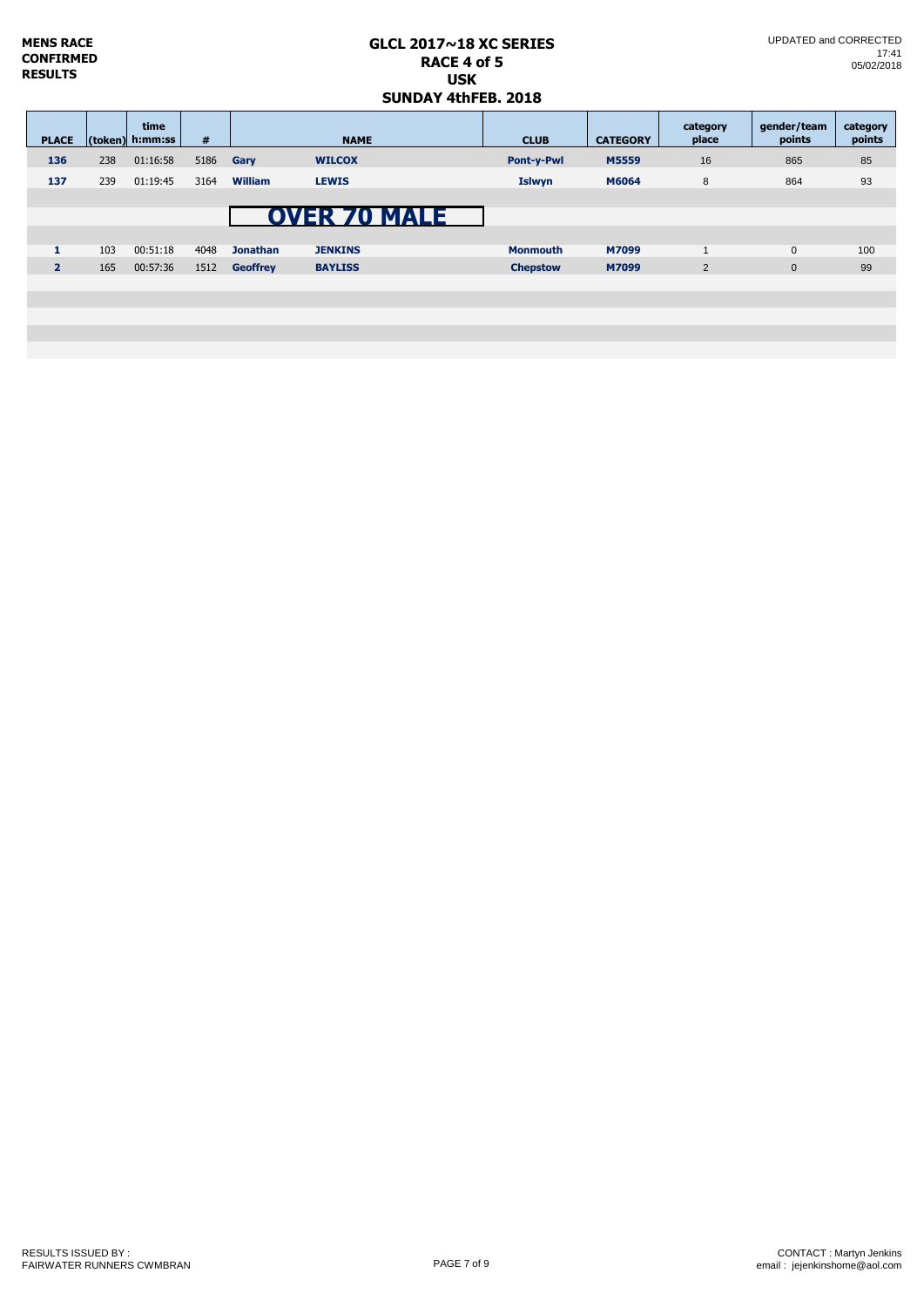## CONFIRMED RESULTS GLCL 2017~18 XC RACE SERIES RACE 4 of 5 USK 4th FEB 2018

05/02/2018 17:41

# **RACE SUMMARY**

|                     |     | NUMBER OF RUNNERS BY CATEGORY |     | NUMBER OF RUNNERS BY CLUB |            |    |              |
|---------------------|-----|-------------------------------|-----|---------------------------|------------|----|--------------|
| F1734               | 24  | M1739                         | 41  | <b>CLUB</b>               | LADIES MEN |    | <b>TOTAL</b> |
| F3539               | 18  | M4044                         | 26  | <b>CAERLEON</b>           |            | 11 | 16           |
| F4044               | 16  | M4549                         | 24  | <b>CHEPSTOW</b>           | 8          | 16 | 24           |
| F4549               | 18  | M5054                         | 18  | <b>FAIRWATER</b>          | 8          | 8  | 16           |
| F5054               | 13  | M5559                         | 16  | <b>GRIFFITHSTOWN</b>      | 3          | 3  | 6            |
| F5559               | 6   | M6064                         | 8   | <b>ISLWYN</b>             | 11         | 19 | 30           |
| F6064               | 3   | M6569                         | 4   | <b>LLISWERRY</b>          | 19         | 24 | 43           |
| F6599               |     | M7099                         | 2   | MONMOUTH                  | 10         | 9  | 19           |
|                     |     |                               |     | <b>PARC BRYN BACH</b>     | 23         | 24 | 47           |
| <b>LADIES TOTAL</b> | 100 | <b>MENS TOTAL</b>             | 139 | <b>PONTYPOOL</b>          | 12         | 19 | 31           |

| NUMBER OF RUNNERS BY CLUB |                   |     |              |  |  |  |  |  |  |
|---------------------------|-------------------|-----|--------------|--|--|--|--|--|--|
| CI UB                     | <b>LADIES MEN</b> |     | <b>TOTAL</b> |  |  |  |  |  |  |
| CAERLEON                  | 5                 | 11  | 16           |  |  |  |  |  |  |
| <b>CHEPSTOW</b>           | 8                 | 16  | 24           |  |  |  |  |  |  |
| <b>FAIRWATER</b>          | 8                 | 8   | 16           |  |  |  |  |  |  |
| GRIFFITHSTOWN             | 3                 | 3   | 6            |  |  |  |  |  |  |
| <b>ISLWYN</b>             | 11                | 19  | 30           |  |  |  |  |  |  |
| LLISWERRY                 | 19                | 24  | 43           |  |  |  |  |  |  |
| <b>MONMOUTH</b>           | 10                | 9   | 19           |  |  |  |  |  |  |
| <b>PARC BRYN BACH</b>     | 23                | 24  | 47           |  |  |  |  |  |  |
| <b>PONTYPOOL</b>          | 12                | 19  | 31           |  |  |  |  |  |  |
| <b>USK</b>                | 1                 | 6   |              |  |  |  |  |  |  |
|                           |                   |     |              |  |  |  |  |  |  |
| TOTAL                     | 100               | 139 | 239          |  |  |  |  |  |  |